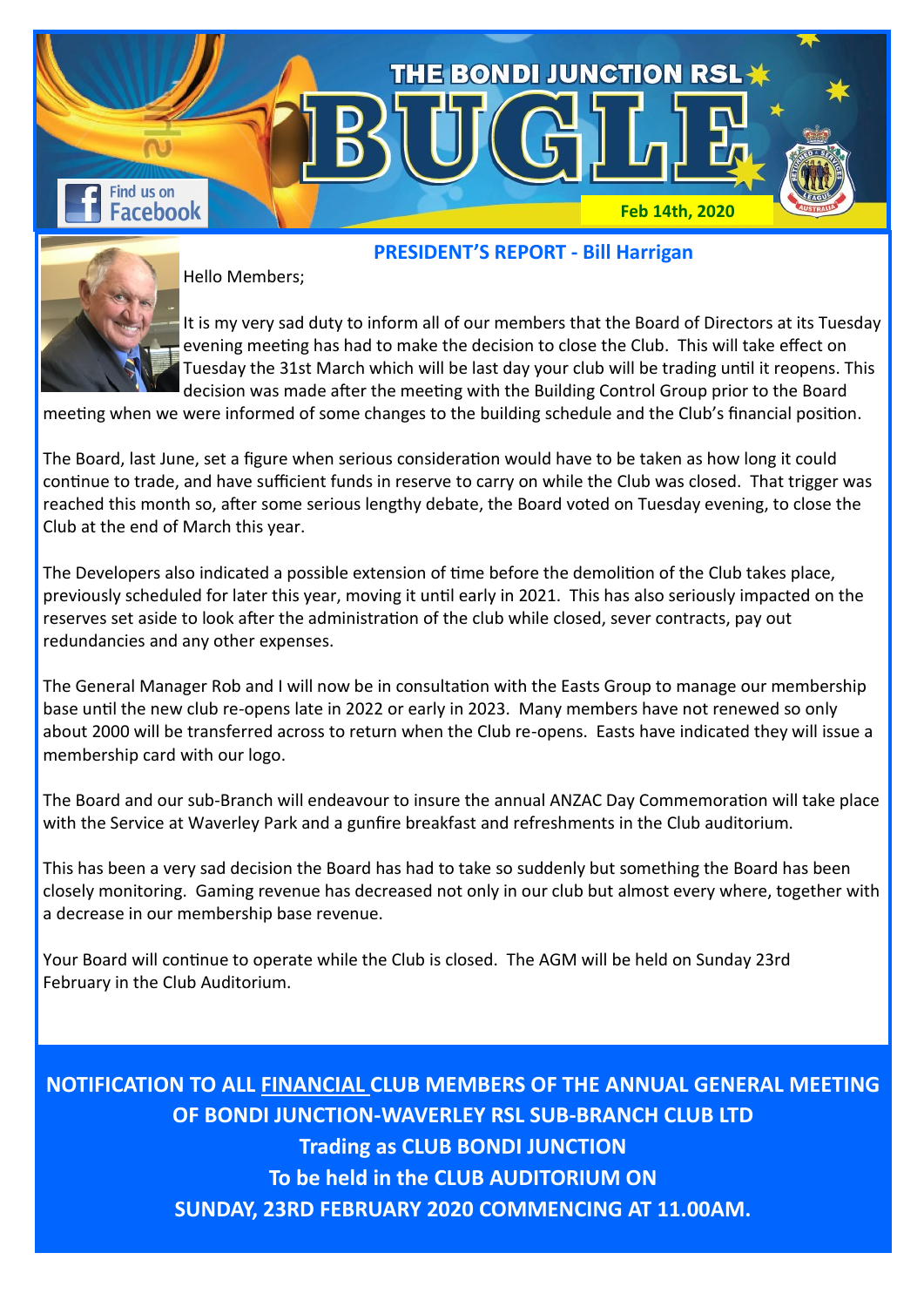## **GENERAL MANAGER'S REPORT - Rob McPake**



Good afternoon members; **Valentine's Day greetings** to all our lovers at Club Bondi Junction! As our President has disclosed, the decision to cease trading, after **Tuesday, 31st March 2020**, was approved by the Board of Management at the most recent monthly meeting held on **Tuesday, 11th February 2020.** This followed a lengthy and intense period of deliberation, coupled with an extensive review of the Club's cash

at bank position and projected income and expenditure budgets moving forward. Moderate increases in revenue during the back end of 2019, as well as a broad cross section of tight expenditure controls, provided a wedge with which to stave off earlier closure. Unfortunately, we have suffered an abysmal start to the year: bar sales and gaming revenue falling in January, 10% and 25% respectively; and the trend continuing. Additionally, in a significant psychological blow, from the Club's membership base of **3,747 in 2019, only 1978 (53%) have renewed for 2020.** Very daunting for your Board of Management who have legal obligations and must comply with regulations, as set out in the **Registered Clubs Act** and various **governance statutes**, to demonstrate due diligence and prudence in running the administration as elected representatives of the members. Much to the detriment of your Board, all of whom are staunch members of the Club, the decision had to be taken; it was gut-wrenching and emotionally draining. However, for the Club's future viability it would appear the prudent choice.

So, where to from here? Well, our intention is to make your remaining time in the old Club House as enjoyable as we can. We will continue with our music, raffles and promotions well into March and we have scheduled a **farewell party** for the **Club's faithful Bingo fraternity** on the final gathering: **Tuesday, 24th March 2020.** Our entertainment Chairman**, Kevin Hagan**, has commenced co ordination of a musical **ONE LAST HURRAH** day at the Club with **three (3) of our regular entertainment acts** performing on **Sunday, 29th November 2020**. We will arrange a **mega raffle** for the afternoon, as well as promotions. I will keep you informed once approval has been granted from the entire Board. **Basically, we want to go out with a bang; not fizzle out with a squeak**. Also, our **President, Bill Harrigan**, is currently considering holding the **Anzac Day lunch in the Club's Auditorium** for all those attending the march. This is feasible and the Auditorium will still be fine to utilise exclusively for this purpose. This might assist our members in coming to terms with the change. Don't forget our **next Monster raffle will be held on Friday, 13th March 2020. Theme? Black Friday! \$2,000 worth of prizes, including ten (10) hampers, quality meats and poultry, cash prizes, and dinner for two at Sydney Harbour.** Music from the **Time Machine.**

Don't forget our **AGM is to be held on Sunday, 23rd February 2020 at 11:00am in our auditorium**. All financial members are invited and urged to attend. Please remember, the **latest you can renew your membership for 2020 is Thursday, 20th February.** So, for all our loveable stragglers: please get a wriggle on; speak to our reception staff and renew! In our Auditorium on **Saturday, 29th February 2020**, we provide venue to Australian Masters of Wrestling from 6:30pm to 9:30pm. Great family entertainment at **\$15 per ticket for adults; \$8 per child.** See reception staff for details. One of our members, **Ann Bradsell**, is organising a fundraiser, supported by the Club, to raise much needed assistance to our firefighters and bush animal welfare. The event will be held in our Club auditorium on **Saturday, 14th March 2020.** Tickets are **\$35 per person; music and snacks provided**; all proceeds directed to charity. On a last note, I know so many members must be hurting and deflated on hearing the closure news. Can you please spare a thought for my staff who are also hurting and certainly do not want to see the doors close. Remember: it is not the end; a new Club House will be erected for the future.

**Happy Valenine's Day to all at the Club We Love- Club Bondi Junction!!!**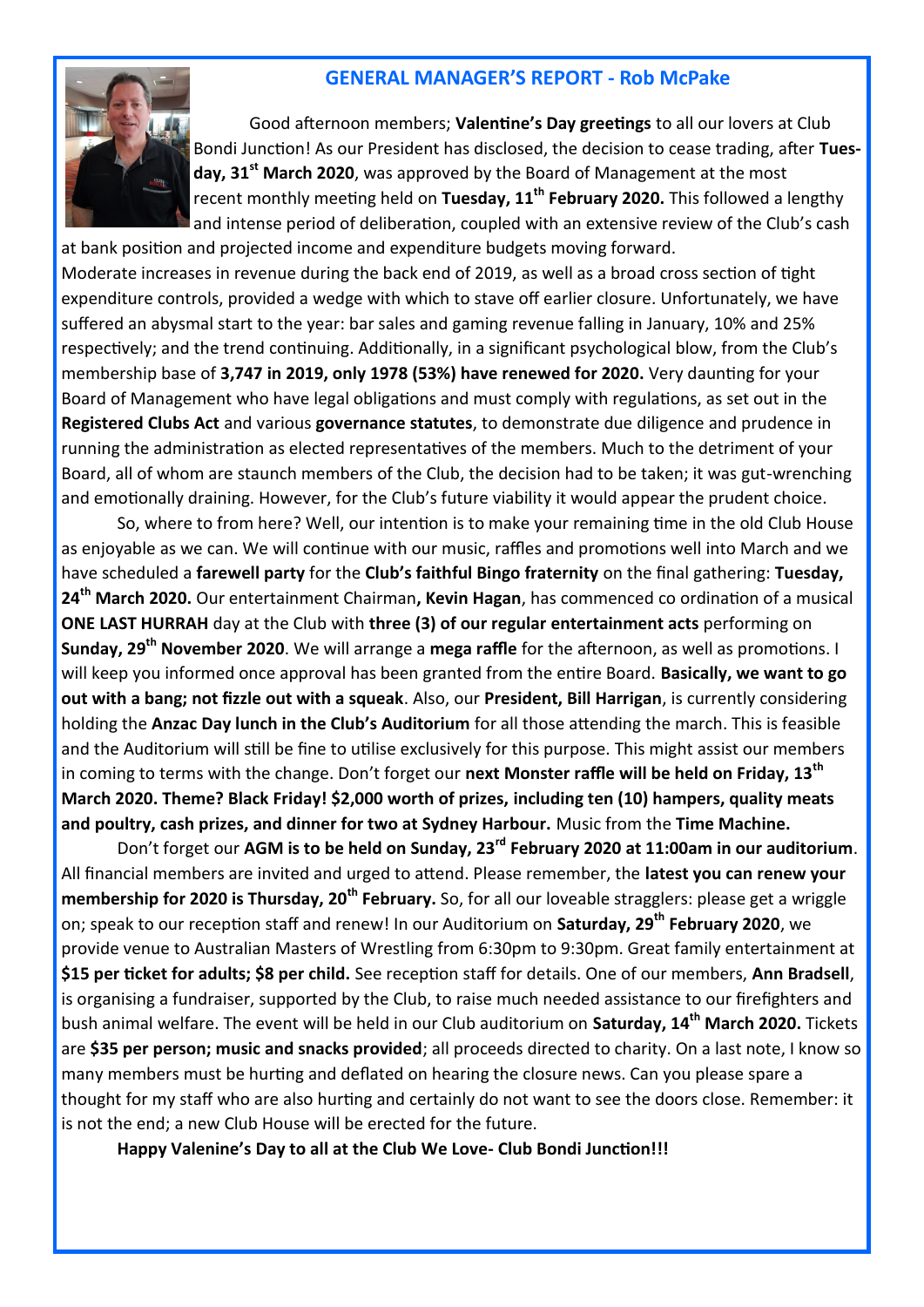

*A talent show featuring a range of artists will be held at CLUB BONDI JUNCTION on Thursday 5th March from 12.30pm - 2pm in the lounge bar, on the Ground floor*

*Come along and enjoy the show with complimentary snacks (participants only) and Lucky door prizes to be won.*

*Hosted by John Campbell who will also be playing his trumpet. Should you wish to be part of the show you will need to register with John on ph. 0417 426 892. We are looking for participants who can not only sing but also perform as well (all artists are semi professional).*

*Looking forward to having you enjoy the show. See you all there!!*

> *Robyn Mander-Ross Club Bondi Junction Director*

**Thursday 5th March** 

**Club Bondi Junction RSL** 

**12.30pm - 2pm on the ground floor CLUB BONDI JUNCTION 1-9 GRAY STREET BONDI JUNCTION**

## **WELFARE REPORT**

**- Members on Leave** *Welfare Officer: Dave Jeffrey Ph. 0408 679 671 Email: dave.jeffrey@yahoo.com.au* 

**CLOVER LEA - Burwood**  Heather Berghouse

**CHARINGFIELD - Waverley**  Joy Stern

**SHALOM - Macquarie Park** Ian Mann

**EDINA - Waverley** Les Patterson

**SUMMIT CARE - Waverley**  Gerald Atkins Robin Bond

**WAR VETS - Narrabeen** Wally Rivers D.F.C. Betty Lou Willis

**BUPA - Maroubra**  Denis Devine

**St VINCENT'S CARE - Bronte** Keith & Joan Dunsmore

**ST BASIL'S - Randwick** George Devine

**SUMMIT CARE - Randwick** Sam McKinlay

**Macquarie Lodge Arncliffe** Edward Watson

**BUPA - BEXLEY** Ebbe Dahl



**Fri: 5.30pm - Sat: 6.30pm** 

| Sat 1         | <b>Back 2 Front</b>   |
|---------------|-----------------------|
| Fri 7         | <b>Des Gibson</b>     |
| Sat 8         | LID                   |
| <b>Fri 14</b> | <b>Acoustic Drift</b> |
| <b>Sat 15</b> | <b>Rob Devlin</b>     |
| <b>Fri 21</b> | <b>Bed Rockers</b>    |
| <b>Sat 22</b> | <b>Trevor Martin</b>  |
| <b>Fri 28</b> | <b>Peter Power</b>    |
| <b>Sat 29</b> | <b>John Campbell</b>  |